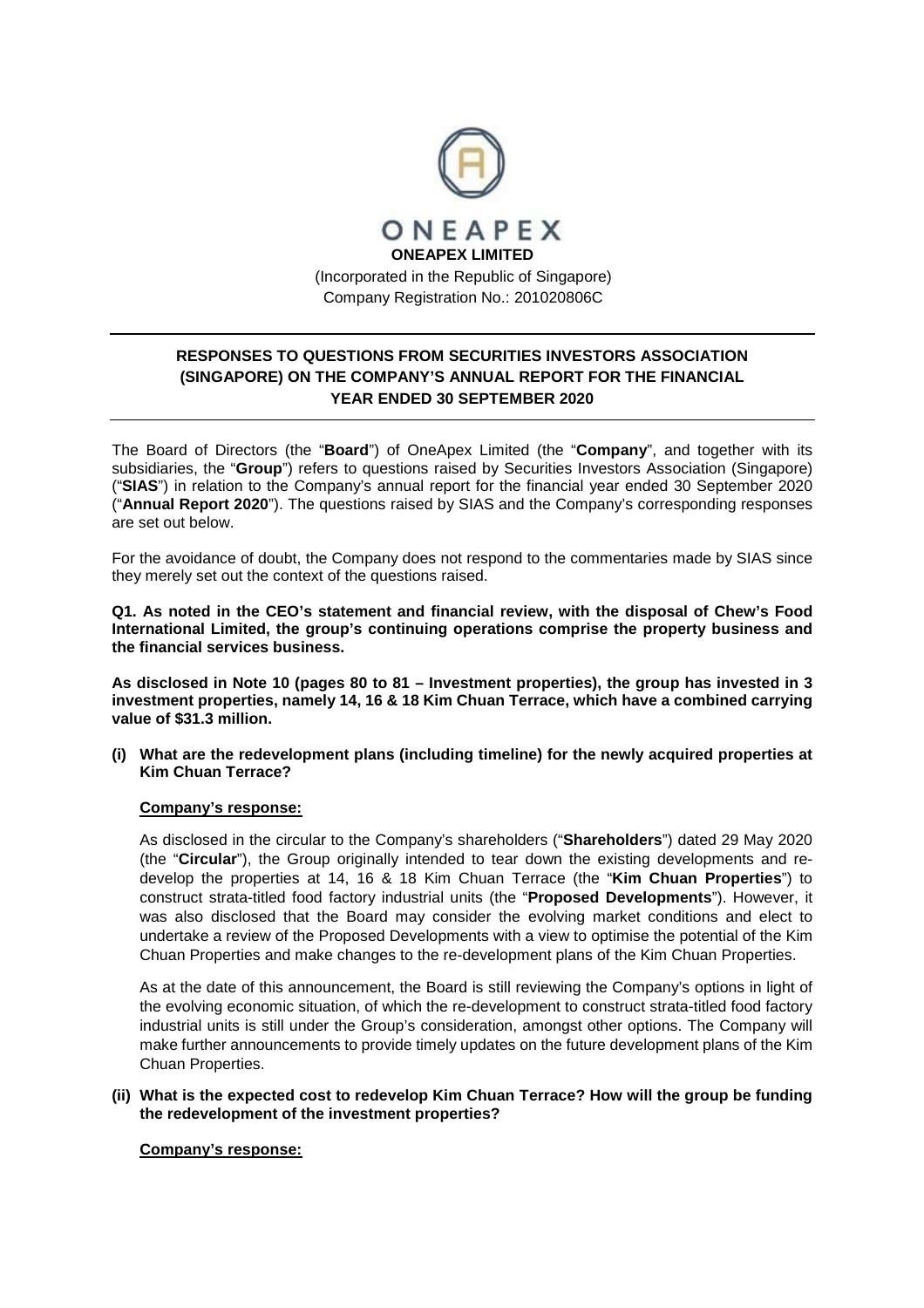Based on preliminary estimates, the expected development cost for re-developing the Kim Chuan Properties into strata-titled food factory industrial units is in the range of S\$13 million to S\$15 million.

As disclosed in the Circular, KC Industries Pte Ltd (the "**Target Company**") has taken up a bank loan of approximately S\$39.2 million for the financing and re-development of the Kim Chuan Properties ("**Bank Loan**"). As at the date of this announcement, the Target Company has undrawn facilities of approximately S\$14.1 million under the Bank Loan. Any remaining costs will be funded using either the Target Company's internal resources or, if and when the need arises, further equity injections from the Target Company's shareholders on an equal-sharing basis.

#### **It is noted that the group will continue to monitor the property market for any suitable acquisition and/or investment opportunities.**

#### **(iii) In screening for investment opportunities, what are management's considerations and selection criteria? Is management's focus on redevelopment, asset enhancement or yield?**

## **Company's response:**

The decision on whether any investment opportunities/ acquisitions would be undertaken by the Group will be made by the Board after taking into consideration a range of factors, such as the nature and scale of each project, amount of investment required and risks associated with such an investment, nature of expertise required, the period of time that is required to complete the project as well as market conditions in the property industry.

Whether the focus is on redevelopment, asset enhancement or yield will be dependent on the characteristics of the shortlisted property/asset when the investment opportunity is evaluated.

**In addition, the group impaired \$100,000 due to the "withdrawal of plan for a project lease agreement to manage and operate a hostel" (page 84). The group has also invested \$2.1 million in Tuas Seatown Dormitory Pte Ltd., a 30% associated company, which holds a three-storey workers' dormitory at 69H Tuas South Avenue 1.** 

**(iv) Would the board provide shareholders with a holistic overview of the group's plans and business model in its property management, property development and property investment segments? The annual report is bereft of information to help shareholders understand the strategy, the prospects and the risks associated with the group's operations.** 

## **Company's response:**

The Group's property business is intended to consist of:

- a. investments into various properties for rental income and/or capital growth ("**Property Investment Business**");
- b. management of various properties, with a focus on hotels, hostels and food and beverage outlets, for the collection of fees for the provision of property related services and facilities ("**Property Management Business**"); and
- c. property development activities including the acquisition, development and/or sale of commercial and residential properties and hotels ("**Property Development Business**").

The Group intends to focus its various property businesses efforts initially in Singapore because the management team is familiar with and has a wide network of business associates to leverage on in seeking out profitable opportunities in Singapore's property industry. The Group may subsequently venture overseas when a suitable opportunity arises. The Company has been providing shareholders with a periodic update on, among others, the conditions and prospects of, as well as the Group's focus in the property market in its half-yearly and annual results announcement. Furthermore, the risks associated with the Group's operations in the property business have been previously disclosed in the circular to Shareholders dated 9 January 2019 in respect of the proposed diversification of the Group's business to include the property business and the financial investments services business (the "**Diversification Circular**").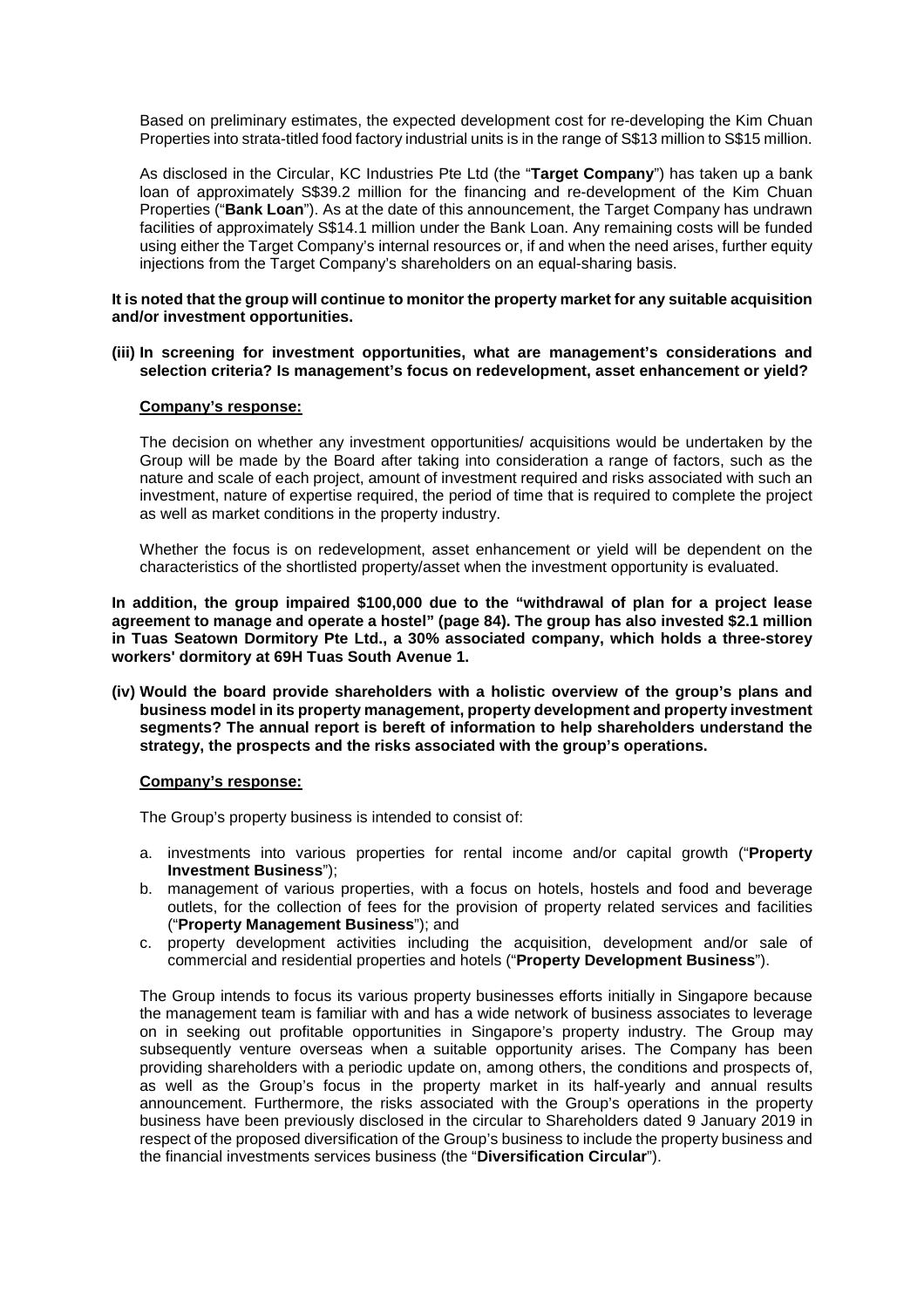## **(v) In particular, what is management's role and its level of influence in the operations of the dormitory given its minority stake?**

## **Company's response:**

The management of the associate company, Tuas Seatown Dormitory Pte. Ltd. ("**Tuas Seatown**") is governed by a shareholders' agreement entered into amongst its shareholders ("**Shareholders' Agreement**"). In accordance with the Shareholders' Agreement, the day-to-day operation decisions are made and executed by its directors (our Group's chief financial officer is a director of Tuas Seatown) and where there are significant and/or key decisions to be made, unanimous shareholders' approval is required.

Regular directors' meetings are held by the board of Tuas Seatown Dormitory Pte. Ltd. to review its operations as well as to make operational and strategic decisions.

**Q2. Other than the property business, the group's other core business is its "financial services" business. It was highlighted that OneApex Capital Pte Ltd ("OAC") had received its licensed fund management company ("LFMC") license from the Monetary Authority of Singapore on 12 March 2020.** 

**In Note 13 (pages 84 to 87 – Investment in subsidiaries), it can be seen that OAC recognised revenue of \$1.1 million in FY2020 and reported a profit for the year of \$62,296. The group made the payment of \$168,000 in contingent consideration arrangement which was contingent on OAC achieving an asset under management equivalent to \$50,000,000 by 7 April 2020 (Note 28 – Acquisition of subsidiary; page 106).** 

**However, other than Note 13 and Note 28, the annual report lacks information on the business model, operating performance and prospects of OAC.** 

**(i) Would the directors be reviewing the group's disclosures in the annual report to include relevant information about the Group's strategies, risks and prospects so that shareholders can better understand the Group?** 

## **Company's response:**

OAC was incorporated on 5 July 2018. Since then, OAC has concentrated on the External Asset Managers (EAM) business whereby we provide professional wealth management advisory to High Net-worth Individuals (HNWI) and corporations in return for revenue fees sharing with the respective private banks. OAC also introduces accredited investors to financial institutions in return for introducer fees.

The Board will consider making additional disclosures by way of public announcement or in its annual report(s) at an appropriate time on the developments of the business of OAC. Notwithstanding, the Company has been providing shareholders with a periodic update on, among others, the development of the Group's financial investments services business in its half-yearly and annual results announcement. Furthermore, the risks associated with the Group's operations in the financial investments services business have been previously disclosed in the Diversification Circular.

## **(ii) What is the investment mandate of OAC?**

## **Company's response:**

As at date of this announcement, OAC has not yet established any funds. Going forward, when any new funds have been established/raised, the investment mandate will be defined on an individual fund basis.

## **(iii) What is the track record of OAC compared in the past 3 years, 5 years and since inception?**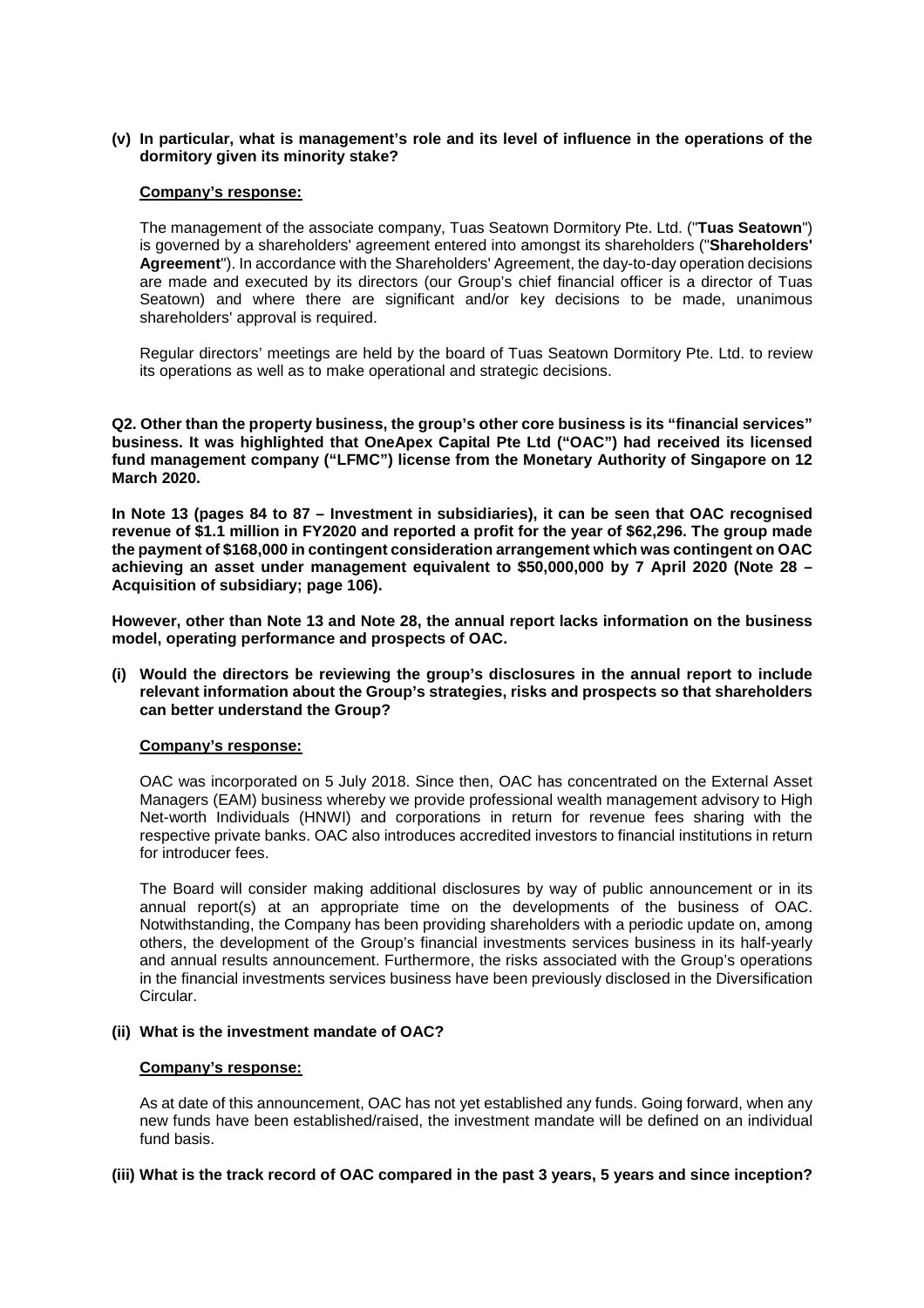## **Company's response:**

OAC was only incorporated on 5 July 2018 and received its LFMC license on 12 March 2020. Accordingly and having regard to the Company's response to question 2(ii) above, there is no available 3 or 5 year track record to provide a comparison in terms of conducting fund management.

## **(iv) What is the value proposition of OAC compared to other fund managers? How does OAC intend to further increase its AUM?**

## **Company's response:**

Creating value for its investors in a responsible and sustainable way is core to OAC's investment philosophy. As a subsidiary of the Company, OAC is able to leverage on the Company's industry specialist knowledge, operational experience and network in the property sector to unlock and create value throughout the investment lifecycle. This differentiates us from other investment firms.

OAC is also constantly on the lookout to hire reputable and experience finance professionals to join its team to increase its asset under management ("**AUM**").

## **(v) Can management elaborate further on the business model of OAC? What is the current AUM?**

## **Company's response:**

Currently OAC is focused on its wealth management business, in particular the External Asset Managers (EAM) business whereby OAC provides professional wealth management advisory to High Net-worth Individuals (HNWI) and corporations in return for revenue fees sharing with the respective private banks who referred the HNWI and corporations to OAC. OAC also introduces accredited investors to financial institutions in return for introducer fees. For this segment, the AUM is in excess of US\$200 million.

It is envisioned that OAC will primarily support the property businesses of the Group by allowing the Group to leverage and benefit from access to a pool of capital and high net worth clients seeking investment opportunities.

As the Group has only made its first acquisition in its property business in FY2020, the Group will seek to expand its fund management business to both support its property businesses in its future acquisitions as well as to add a new revenue stream.

## **(vi) Other than the executive director, how big is the executive team at OAC? What is the collective expertise and bench strength of OAC in key functional areas such as compliance, risk management, marketing, audit etc?**

## *Company's response:*

The executive director, Mr. Chiu Joon Sun ("**Mr. Chiu**"), has more than a decade of experience in the financial industry, in particular wealth management. Prior to joining the Group, Mr. Chiu held a number of senior financial positions in major financial institutions including Oversea-Chinese Banking Corporation Limited, United Overseas Bank Limited, UBS Group AG and Nomura Singapore Limited. Over the past 13 years, he has accumulated extensive knowledge and experience in the Singapore financial markets covering diverse activities such as banking, capital markets, corporate finance, securities brokerage and investment portfolio management for the ultrahigh net-worth individuals.

Mr. Alex Tan Pei Hong ("**Mr. Alex Tan**"), who is also the Group's chief executive officer and executive director, was previously the General Manager of Yi Kai Development Pte Ltd ("**Yi Kai**"), a business owned by his family. Yi Kai has been established in Singapore since 1985 and is engaged in providing real estate development services, specialising in both commercial and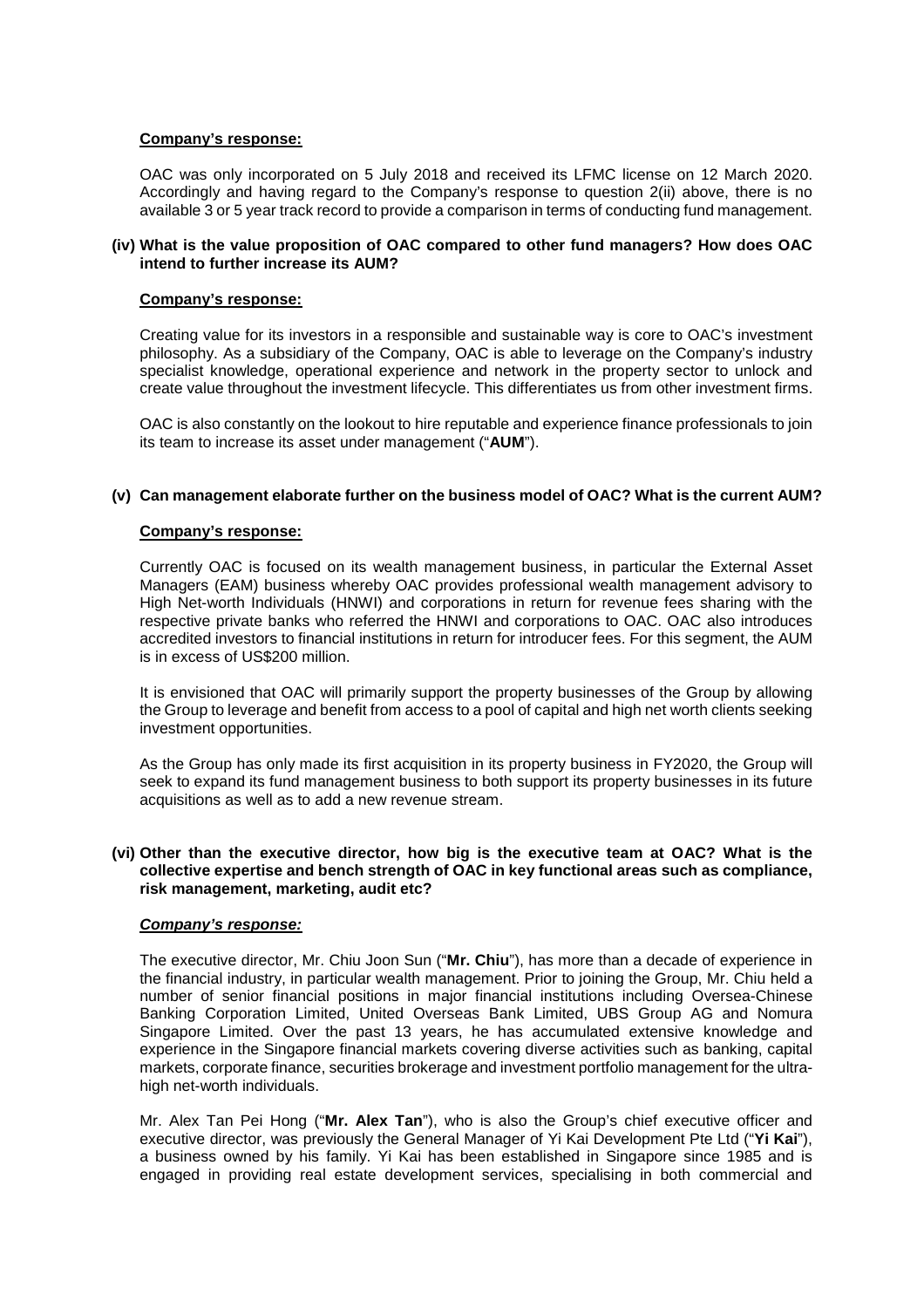residential property developments in Singapore. Prior to his appointment, Mr. Alex Tan was the chief operation officer of Prime Asia Asset Management Pte. Ltd., a Registered Fund Management Company approved by the Monetary Authority of Singapore, where he set up the wealth management department.

The Group's chief financial officer, Mr. Ron Loi ("**Ron**"), joined the Group in July 2019. He has more than 15 years of experience in management and finance related fields covering logistics, property, hospitality, entertainment and retail industries. He is responsible for all financial and management reporting, taxation, regulatory compliance and corporate secretarial matters of the Group. Prior to joining the Group, Ron was the chief financial officer of Scorpio East Holdings Ltd. and KOP Limited which are companies listed on the Catalist of the SGX-ST, and Koon Holdings Limited which is listed on the Main Board of the SGX-ST.

Based on the experience of the executive team, the Board believes OAC has sufficient collective expertise in key functional areas.

**Q3. The company does not have a dividend policy. For FY2020, it has not declared a dividend as the company deemed it necessary to retain cash in the group for its future growth.** 

**The group has gone from a net cash position in FY2019 to a net debt position as at the end of the financial year as it scaled up its property business. Bank loans amounted to \$25.04 million, with the group in a net debt position of \$18.1 million. Net debt-equity ratio stood at 1.27x as shown in Note 29(c) (page 114). The group's gearing (based on total borrowings/shareholders' funds) is 2.38x (page 137).** 

## **(i) What deliberations did the board have over the recommendation of dividend for FY2020?**

## **Company's response:**

The Board has primarily considered the profitability of the Company in FY2020 as well as the cash requirements of the Company. Based on this, the Board notes that the Company does not have available profits to declare dividends for FY2020, and that it is necessary to retain the cash in the Group for its future growth.

## **(ii) Would the board be formalising a dividend policy?**

## **Company's response:**

The Board has no plans to formalise a dividend policy at this juncture. Although there is currently no dividend policy, the Board has every intention to pay dividends whenever circumstances permit and whenever appropriate.

## **(iii) How does the board intend to balance the need to retain cash in the group to support its growth and the need to provide steady returns in the form of regular dividends to its capital providers?**

## **Company's response:**

The Board bears in mind the need to provide steady returns in the form of regular dividends to its capital providers. At the same time, the Board recognises that the Group has only made its first acquisition in the property business in FY2020 and is still in the midst of developing and growing the new business segments under the property business and the financial investment service business, which the Company had sought and obtained Shareholders' approval for in January 2019. The Board, as and when necessary, will review the long-term plans and the operations of the Group to ensure that it provides returns to shareholders whilst supporting the Group's growth and operations.